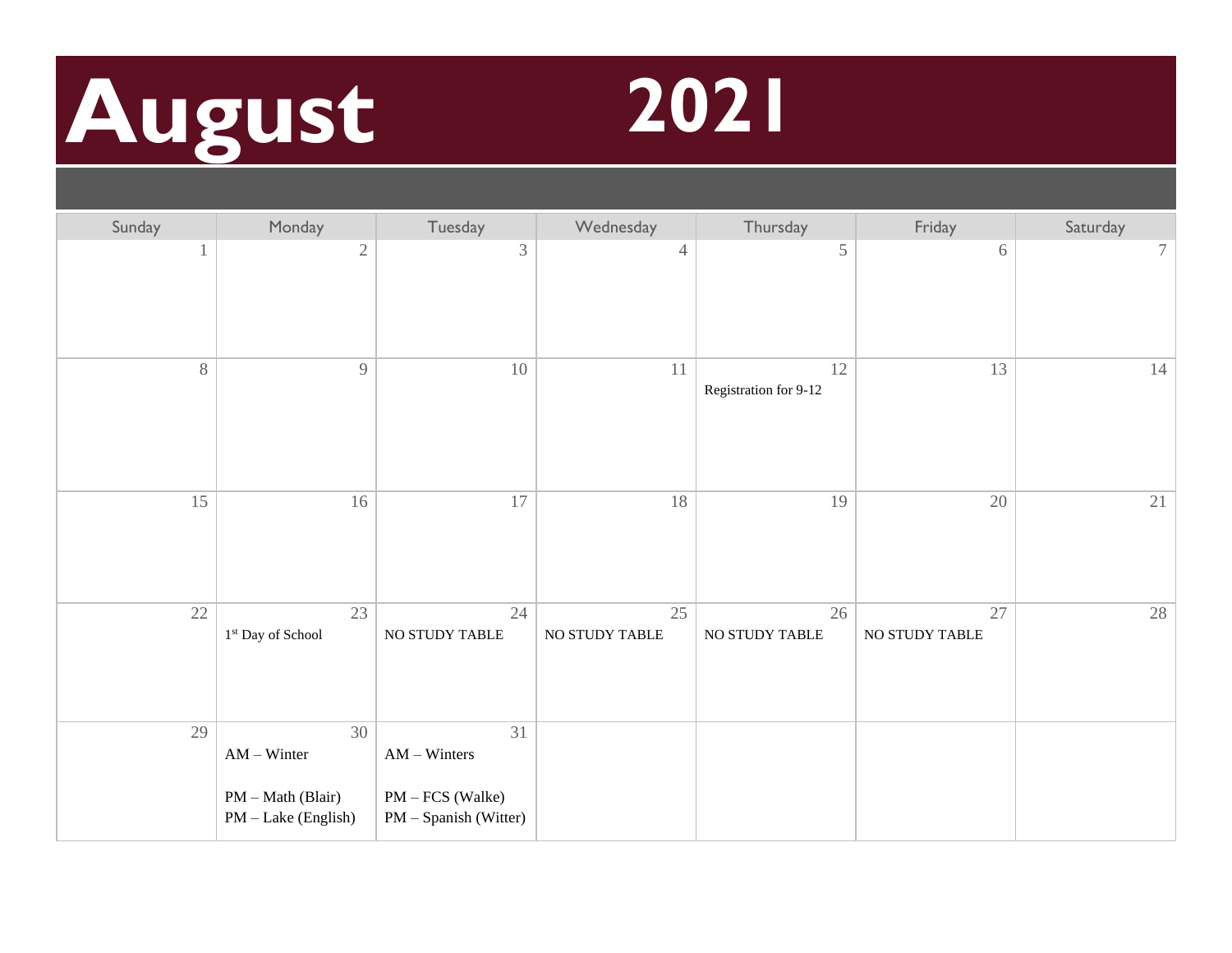## **September 2021**

| Sunday | Monday                                     | Tuesday                                       | Wednesday                                  | Thursday                                    | Friday               | Saturday |
|--------|--------------------------------------------|-----------------------------------------------|--------------------------------------------|---------------------------------------------|----------------------|----------|
|        |                                            |                                               | $AM - Winters$                             | 2<br>$AM - Winters$                         | 3<br>$AM - Winters$  | 4        |
|        |                                            |                                               | PM - Math (Schieltz)<br>$PM - FCS$ (Walke) | $PM - SN$ (Berger)<br>PM - Spanish (Kauder) |                      |          |
| 5      | 6<br>NO SCHOOL                             | $AM - Winters$                                | 8<br>$AM - Winters$                        | 9<br>$AM - Winters$                         | 10<br>$AM - Winters$ | 11       |
|        |                                            | $PM - FCS$ (Walke)<br>$PM - Spanish (Witter)$ | PM - Math (Schieltz)<br>$PM - FCS$ (Walke) | $PM - SN$ (Berger)<br>PM - Spanish (Kauder) |                      |          |
| 12     | 13<br>$AM - Winter$                        | 14<br>$AM - Winters$                          | 15<br>$AM - Winters$                       | 16<br>$AM - Winters$                        | 17<br>$AM - Winters$ | 18       |
|        | PM - Math (Blair)<br>$PM$ – Lake (English) | PM – FCS (Walke)<br>PM – Spanish (Witter)     | PM - Math (Schieltz)<br>$PM - FCS$ (Walke) | $PM - SN$ (Berger)<br>PM - Spanish (Kauder) |                      |          |
| 19     | 20<br>$AM - Winter$                        | 21<br>$AM - Winters$                          | 22<br>$AM - Winters$                       | 23<br>$AM - Winters$                        | 24<br>$AM - Winters$ | 25       |
|        | PM - Math (Blair)<br>$PM$ – Lake (English) | $PM - FCS$ (Walke)<br>PM - Spanish (Witter)   | Parent/Teacher<br>Conferences (4-7 pm)     | $PM - SN$ (Berger)<br>PM - Spanish (Kauder) |                      |          |
| 26     | 27<br>$AM - Winter$                        | 28<br>$AM - Winters$                          | 29<br>$AM - Winters$                       | 30<br>$AM - Winters$                        | $AM - Winters$       |          |
|        | PM - Math (Blair)<br>$PM - Lake (English)$ | $PM - FCS$ (Walke)<br>PM - Spanish (Witter)   | PM - Math (Schieltz)<br>$PM - FCS$ (Walke) | $PM - SN$ (Berger)<br>PM - Spanish (Kauder) |                      |          |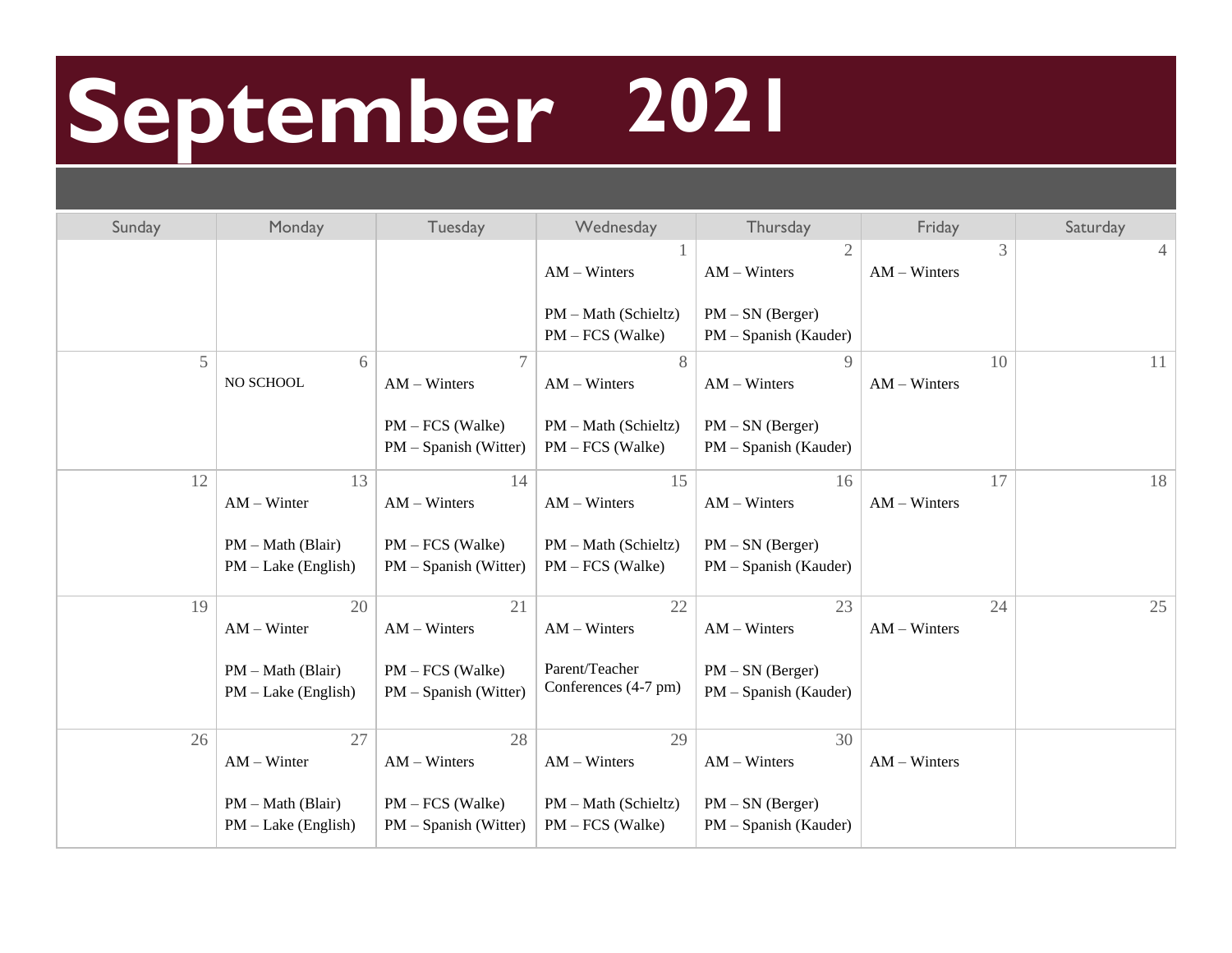#### **October 2021**



| Sunday | Monday                                                              | Tuesday                                                               | Wednesday                                                          | Thursday                                                            | Friday               | Saturday       |
|--------|---------------------------------------------------------------------|-----------------------------------------------------------------------|--------------------------------------------------------------------|---------------------------------------------------------------------|----------------------|----------------|
|        |                                                                     |                                                                       |                                                                    |                                                                     | $AM - Winters$       | $\overline{2}$ |
| 3      | $\overline{4}$<br>NO SCHOOL                                         | 5<br>$AM - Winters$<br>$PM - FCS$ (Walke)<br>$PM - Spanish (Witter)$  | 6<br>$AM - Winters$<br>PM - Math (Schieltz)<br>PM - FCS (Walke)    | 7<br>$AM - Winters$<br>$PM - SN$ (Berger)<br>PM - Spanish (Kauder)  | 8<br>$AM - Winters$  | 9              |
| 10     | 11<br>$AM - Winter$<br>PM - Math (Blair)<br>$PM$ – Lake (English)   | 12<br>$AM - Winters$<br>PM - FCS (Walke)<br>$PM - Spanish (Witter)$   | 13<br>$AM - Winters$<br>PM - Math (Schieltz)<br>PM - FCS (Walke)   | 14<br>$AM - Winters$<br>$PM - SN$ (Berger)<br>PM – Spanish (Kauder) | 15<br>$AM - Winters$ | 16             |
| 17     | 18<br>$AM - Winter$<br>$PM - Math (Blair)$<br>$PM$ – Lake (English) | 19<br>$AM - Winters$<br>$PM - FCS$ (Walke)<br>$PM - Spanish (Witter)$ | 20<br>$AM - Winters$<br>PM - Math (Schieltz)<br>$PM - FCS$ (Walke) | 21<br>$AM - Winters$<br>$PM - SN$ (Berger)<br>PM - Spanish (Kauder) | 22<br>$AM - Winters$ | 23             |
| 24     | 25<br>$AM - Winter$<br>$PM - Math (Blair)$<br>$PM$ – Lake (English) | 26<br>$AM - Winters$<br>PM - FCS (Walke)<br>PM - Spanish (Witter)     | 27<br>$AM - Winters$<br>PM - Math (Schieltz)<br>$PM - FCS$ (Walke) | 28<br>$AM - Winters$<br>$PM - SN$ (Berger)<br>PM - Spanish (Kauder) | 29<br>$AM - Winters$ | 30             |
| 31     |                                                                     |                                                                       |                                                                    |                                                                     |                      |                |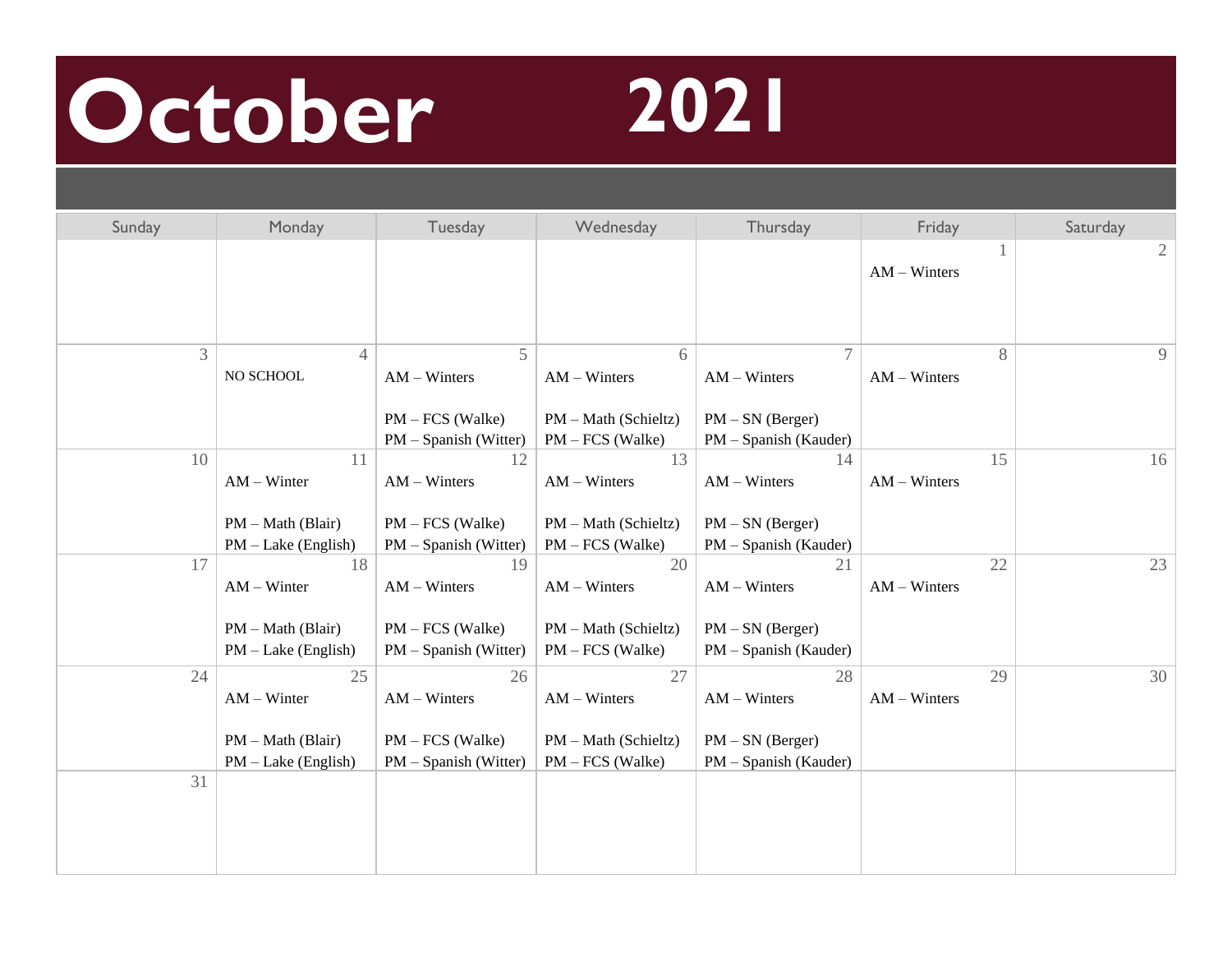#### **November 2021**

| Sunday         | Monday                                       | Tuesday                                     | Wednesday                                  | Thursday                                    | Friday                                     | Saturday |
|----------------|----------------------------------------------|---------------------------------------------|--------------------------------------------|---------------------------------------------|--------------------------------------------|----------|
|                | $AM - Winter$                                | $\overline{2}$<br>$AM - Winters$            | 3<br>$AM - Winters$                        | $\overline{4}$<br>$AM - Winters$            | 5<br>$AM - Winters$                        | 6        |
|                | $PM - Math (Blair)$<br>$PM - Lake (English)$ | $PM - FCS$ (Walke)<br>PM - Spanish (Witter) | PM - Math (Schieltz)<br>$PM - FCS$ (Walke) | $PM - SN$ (Berger)<br>PM - Spanish (Kauder) |                                            |          |
| $\overline{7}$ | 8<br>$AM - Winter$                           | 9<br>$AM - Winters$                         | 10<br>$AM - Winters$                       | 11<br>$AM - Winters$                        | 12<br>$AM - Winters$                       | 13       |
|                | $PM - Math (Blair)$<br>$PM - Lake (English)$ | $PM - FCS$ (Walke)<br>PM - Spanish (Witter) | PM - Math (Schieltz)<br>$PM - FCS$ (Walke) | FINALS - Periods 1,2,3<br>2 Hour Early Out  | FINALS - Periods 4,5,6<br>2 Hour Early Out |          |
| 14             | 15<br>NO SCHOOL                              | 16<br>$AM - Winters$                        | 17<br>$AM - Winters$                       | 18<br>$AM - Winters$                        | 19<br>$AM - Winters$                       | 20       |
|                |                                              | PM - FCS (Walke)<br>PM - Spanish (Witter)   | PM - Math (Schieltz)<br>$PM - FCS$ (Walke) | $PM - SN$ (Berger)<br>PM - Spanish (Kauder) |                                            |          |
| 21             | 22                                           | 23<br>NO SCHOOL                             | 24<br>NO SCHOOL                            | 25<br>NO SCHOOL                             | 26<br>NO SCHOOL                            | 27       |
| 28             | 29                                           | 30                                          |                                            |                                             |                                            |          |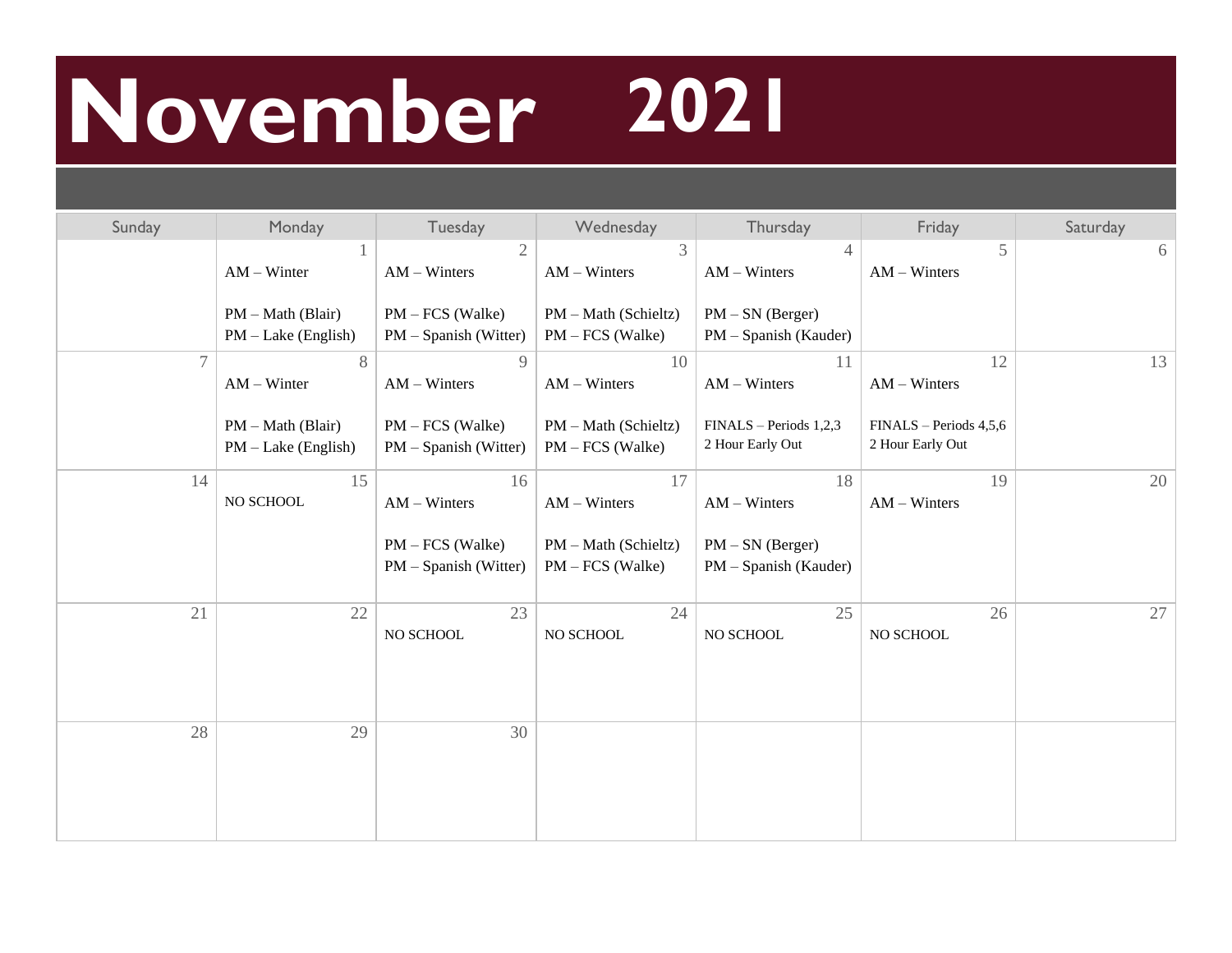#### **December 2021**

| Sunday | Monday                             | Tuesday               | Wednesday              | Thursday              | Friday                             | Saturday       |
|--------|------------------------------------|-----------------------|------------------------|-----------------------|------------------------------------|----------------|
|        |                                    |                       | $\,1$                  | $\sqrt{2}$            | $\mathfrak{Z}$                     | $\overline{4}$ |
| 5      | $6\,$                              | $\overline{7}$        | 8                      | 9                     | $10\,$                             | 11             |
| 12     | 13                                 | 14                    | 15                     | 16                    | 17                                 | $18\,$         |
| 19     | $20\,$                             | 21                    | 22<br>2 Hour Early Out | 23<br>$\rm NO$ SCHOOL | $24\,$<br>$\rm NO$ SCHOOL          | 25             |
| 26     | $\overline{27}$<br>$\rm NO$ SCHOOL | 28<br>$\rm NO$ SCHOOL | 29<br>$\rm NO$ SCHOOL  | 30<br>$\rm NO$ SCHOOL | $\overline{31}$<br>$\rm NO$ SCHOOL |                |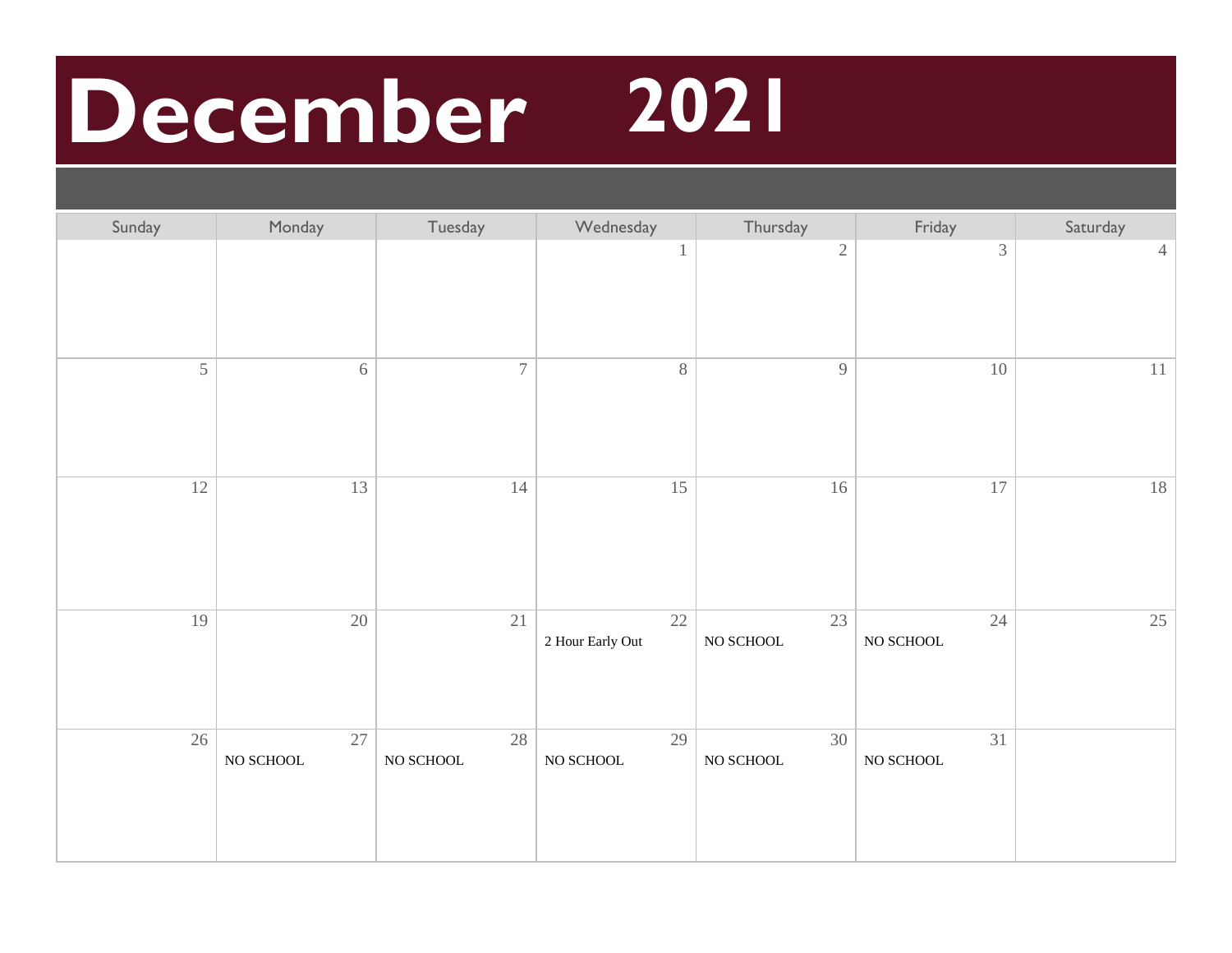## **January 2022**



| Sunday          | Monday                | Tuesday        | Wednesday                                                                                 | Thursday        | Friday         | Saturday     |
|-----------------|-----------------------|----------------|-------------------------------------------------------------------------------------------|-----------------|----------------|--------------|
|                 |                       |                |                                                                                           |                 |                | $\mathbf{1}$ |
| $\sqrt{2}$      | $\mathfrak{Z}$        | $\overline{4}$ | 5<br>$\ensuremath{\mathit{Parent}}/\ensuremath{\mathit{Teacher}}$<br>Conferences 4-7 p.m. | $6\,$           | $\overline{7}$ | 8            |
| $\overline{9}$  | $10\,$                | $11\,$         | 12                                                                                        | $\overline{13}$ | 14             | 15           |
| 16              | 17<br>$\rm NO$ SCHOOL | 18             | 19                                                                                        | 20              | 21             | 22           |
| $\overline{23}$ | 24                    | 25             | 26                                                                                        | $\overline{27}$ | 28             | 29           |
| 30              | $\overline{31}$       |                |                                                                                           |                 |                |              |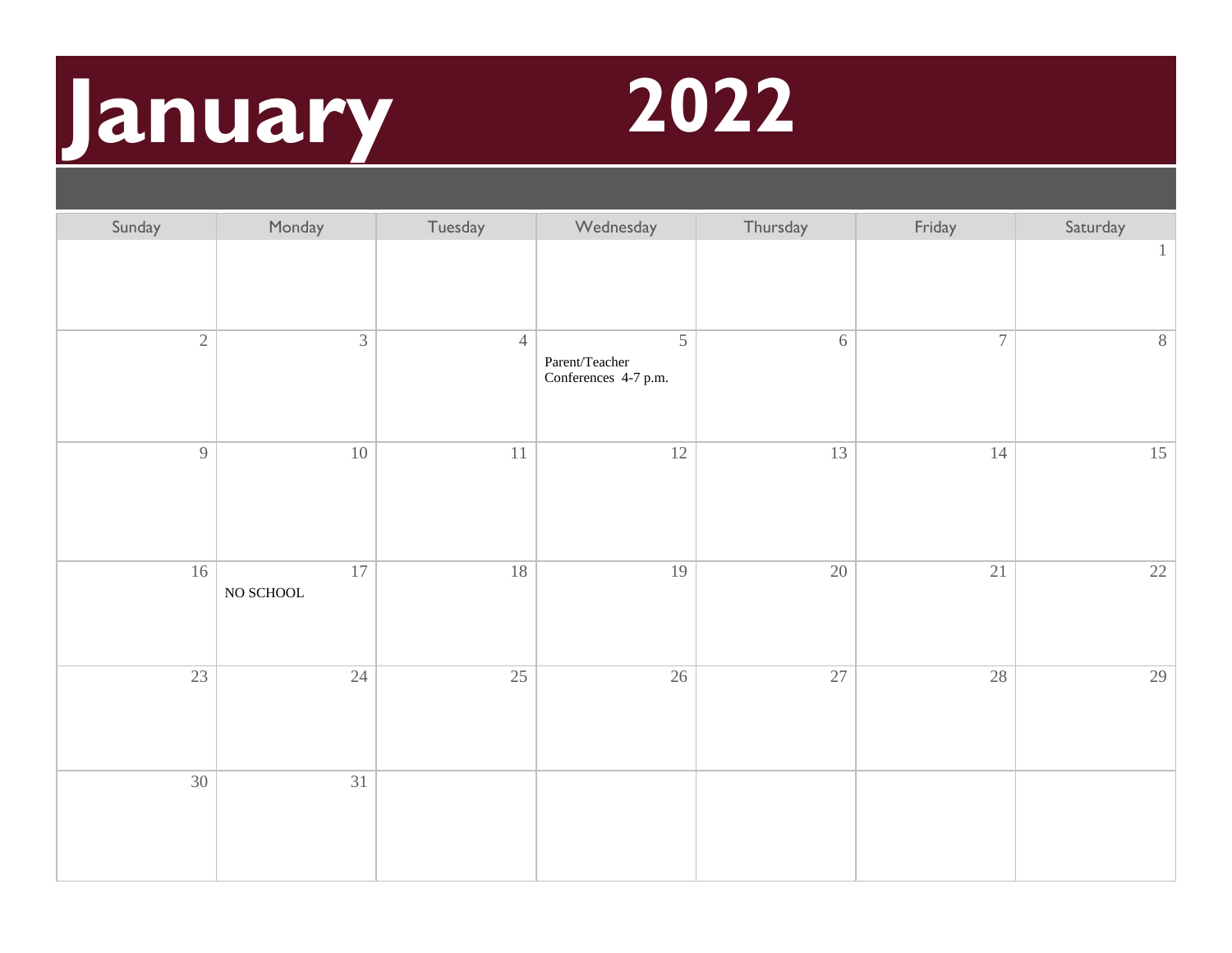## **February 2022**



| Sunday | Monday                    | Tuesday | Wednesday                                        | Thursday                                                  | Friday                | Saturday |
|--------|---------------------------|---------|--------------------------------------------------|-----------------------------------------------------------|-----------------------|----------|
|        |                           | 1       | $\overline{2}$                                   | $\mathfrak{Z}$                                            | $\overline{4}$        | $5\,$    |
| 6      | $\boldsymbol{7}$          | $8\,$   | 9                                                | $10\,$                                                    | $11\,$                | 12       |
| 13     | 14                        | 15      | 16                                               | $17\,$<br>$8^{\rm th}$ Grade Open House --<br>$7:00$ p.m. | 18                    | 19       |
| $20\,$ | 21                        | $22\,$  | 23<br>FINALS - Periods 1,2,3<br>2 Hour Early Out | 24<br>FINALS - Periods 4,5,6<br>2 Hour Early Out          | 25<br>$\rm NO$ SCHOOL | 26       |
| 27     | $28\,$<br>$\rm NO$ SCHOOL |         |                                                  |                                                           |                       |          |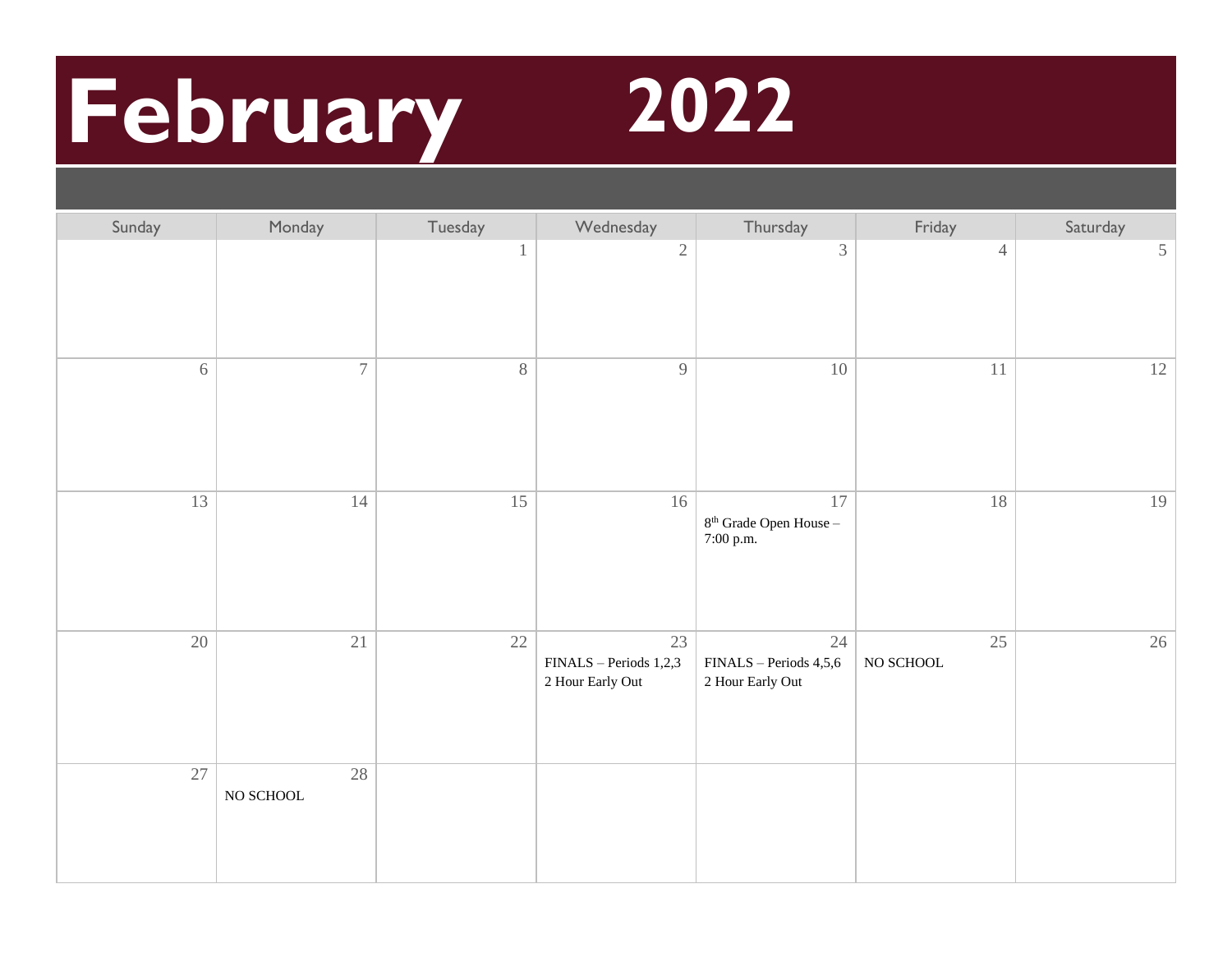## **March 2022**



| Sunday   | Monday                | Tuesday      | Wednesday                                    | Thursday       | Friday         | Saturday       |
|----------|-----------------------|--------------|----------------------------------------------|----------------|----------------|----------------|
|          |                       | $\mathbf{1}$ | $\sqrt{2}$                                   | $\mathfrak{Z}$ | $\overline{4}$ | $\mathfrak{S}$ |
| $\sigma$ | $\boldsymbol{7}$      | $8\,$        | $\overline{9}$                               | $10\,$         | $11\,$         | 12             |
| 13       | 14                    | 15           | $16\,$                                       | 17             | 18             | 19             |
| 20       | 21<br>$\rm NO$ SCHOOL | 22           | 23                                           | 24             | 25             | 26             |
| 27       | 28                    | 29           | 30<br>Parent/Teacher<br>Conferences 4-7 p.m. | 31             |                |                |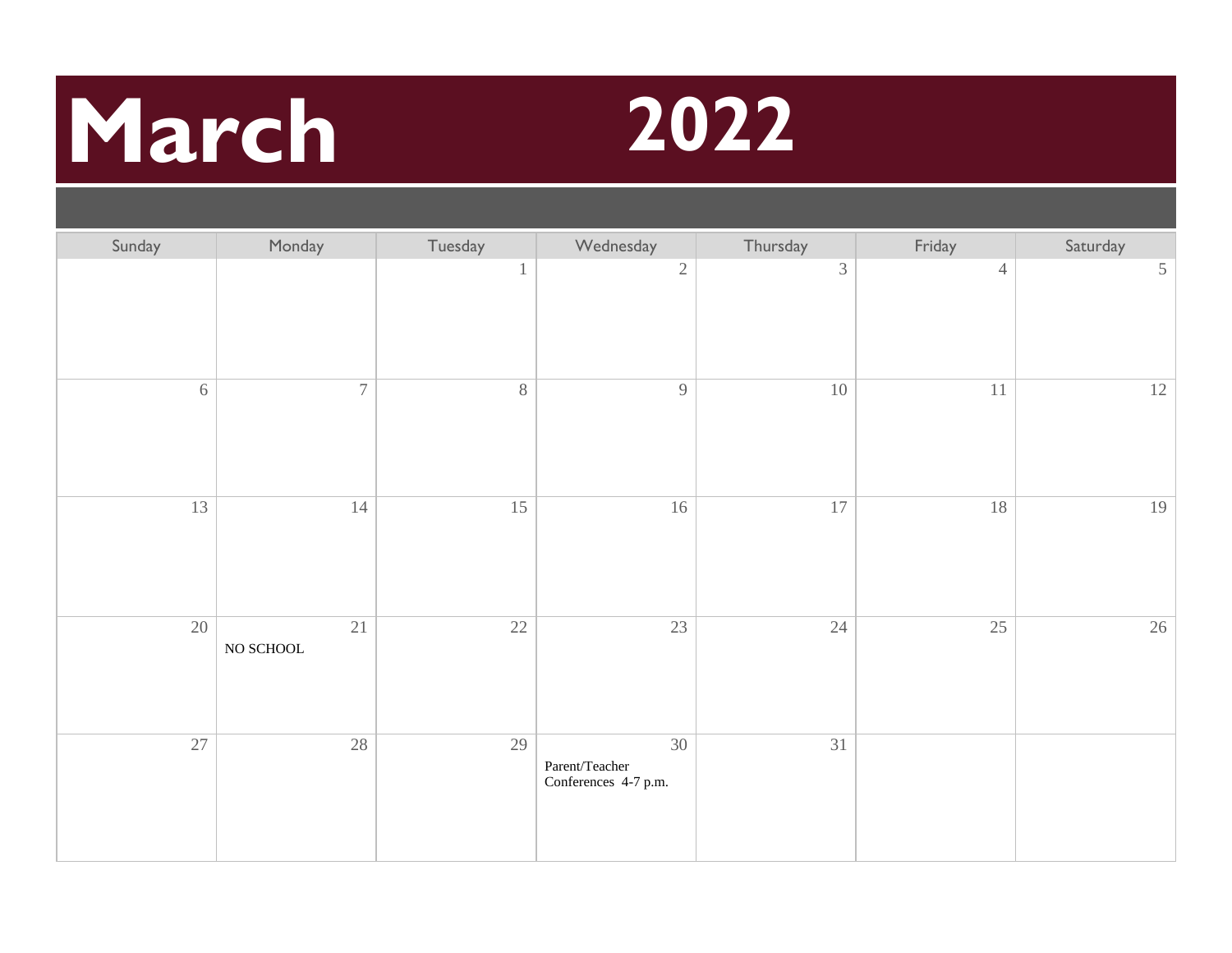# **April 2022**



| Sunday         | Monday                    | Tuesday               | Wednesday | Thursday              | Friday                | Saturday       |
|----------------|---------------------------|-----------------------|-----------|-----------------------|-----------------------|----------------|
|                |                           |                       |           |                       | $\mathbf{1}$          | $\sqrt{2}$     |
| $\overline{3}$ | $\overline{4}$            | $\mathfrak s$         | $6\,$     | $\boldsymbol{7}$      | $8\,$                 | $\overline{9}$ |
| 10             | $11\,$                    | $12\,$                | 13        | 14<br>$\rm NO$ SCHOOL | 15<br>$\rm NO$ SCHOOL | 16             |
| $17\,$         | $18\,$<br>$\rm NO$ SCHOOL | 19<br>$\rm NO$ SCHOOL | 20        | $21\,$                | $22\,$                | $23\,$         |
| 24             | 25                        | 26                    | 27        | $28\,$                | 29                    | 30             |